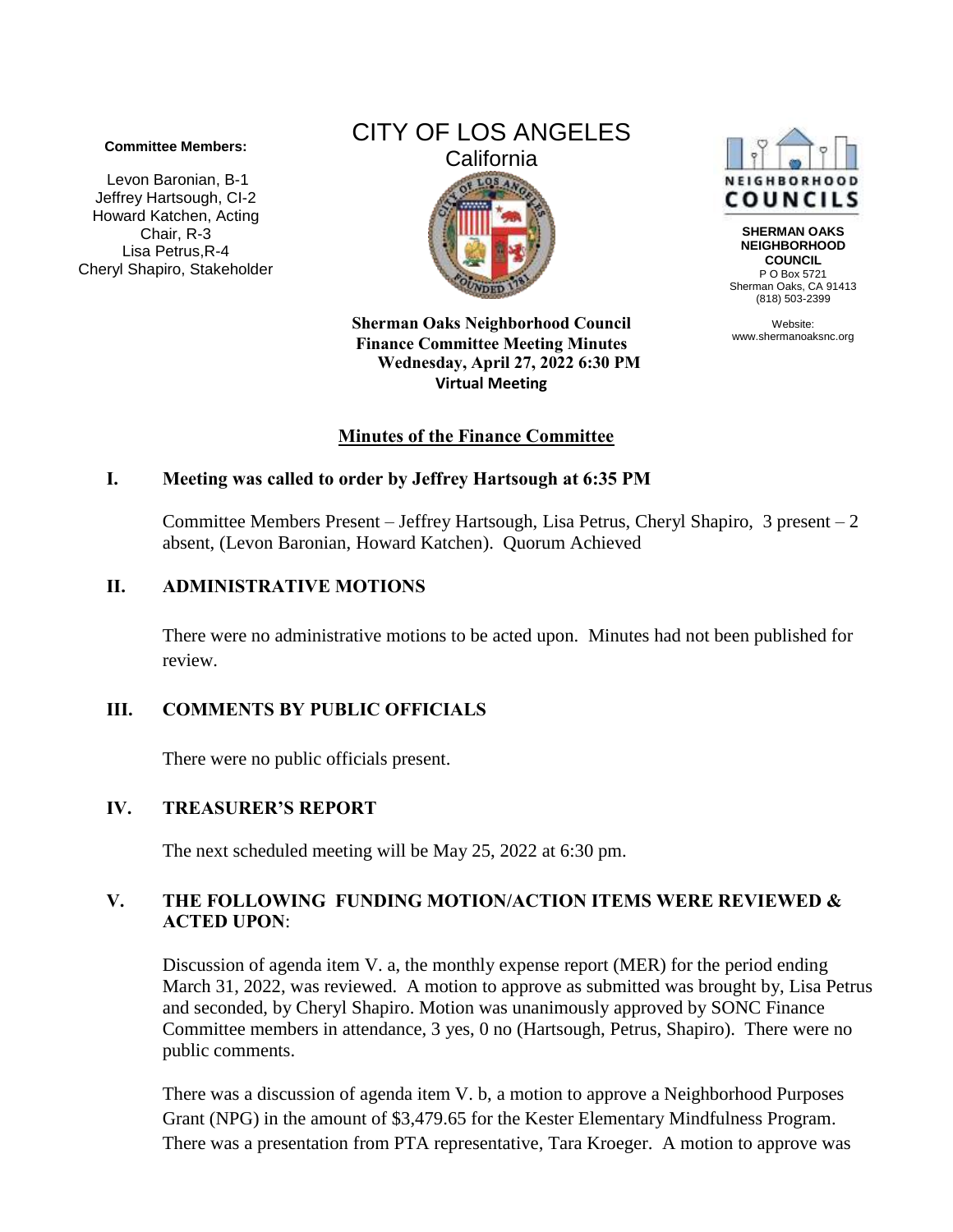brought by, Lisa Petrus and seconded, by Cheryl Shapiro. Motion was unanimously approved by SONC Finance Committee members in attendance, 3 yes, 0 no (Hartsough, Petrus, Shapiro). There were no public comments.

There was a discussion of agenda item V. c, a motion to approve a Neighborhood Purpose Grant (NPG) in the amount of \$4,200.00 to the Sherman Oaks Chamber of Commerce in support of the Van Nuys Sherman Oaks War Memorial Park Mural Project. Lisa Petrus brought a motion to continue this discussion at the next finance committee meeting, and was seconded, by Cheryl Shapiro. Motion was unanimously approved by SONC Finance Committee members in attendance, 3 yes, 0 no (Hartsough, Petrus, Shapiro). There were no public comments.

Agenda item V.d, a Neighborhood Purposes Grant (NPG) to New Musicals in the amount of \$3,350.00 for a musical video was withdrawn by Jeffrey Hartsough.

Agenda item V.e, a Neighborhood Purposes Grant (NPG) in the amount of \$2,500 for Community Disaster Preparedness Program – Sherman Oaks staging area was discussed. A motion to approve as submitted was brought by, Lisa Petrus and seconded, by Cheryl Shapiro. Motion was unanimously approved by SONC Finance Committee members in attendance, 3 yes, 0 no (Hartsough, Petrus, Shapiro). There were no public comments.

Agenda item V.f, there was a discussion regarding a Neighborhood Purposes Grant (NPG) to allocate up to the amount of \$2,000 for the support of Congress Neighborhoods annual program. A motion to approve was brought by, Lisa Petrus and seconded, by Cheryl Shapiro. Motion was unanimously approved by SONC Finance Committee members in attendance, 3 yes, 0 no (Hartsough, Petrus, Shapiro). There were no public comments.

Agenda item V.g, there was a discussion regarding a Neighborhood Purposes Grant (NPG) to allocate up to the amount of \$2,000 for the support of the Budgets Advocate program. A motion to approve was brought by, Lisa Petrus and seconded, by Cheryl Shapiro. Motion was unanimously approved by SONC Finance Committee members in attendance, 3 yes, 0 no (Hartsough, Petrus, Shapiro). There were no public comments.

Agenda item V.h, there was a discussion to approve an expenditure of up to the amount of \$10,000 to purchase equipment to support hybrid meetings of the Sherman Oaks Neighborhood Council board and committee meetings. A motion to approve was brought by, Cheryl Shapiro and seconded, by Lisa Petrus. Motion was unanimously approved by SONC Finance Committee members in attendance, 3 yes, 0 no (Hartsough, Petrus, Shapiro). There were no public comments.

Agenda item V.i, there was a discussion to approve an expenditure of up to the amount of \$3,000 to purchase branded items for the Sherman Oaks Neighborhood Council outreach efforts. A motion to approve was brought by, Lisa Petrus and seconded, by Cheryl Shapiro. Motion was unanimously approved by SONC Finance Committee members in attendance, 3 yes, 0 no (Hartsough, Petrus, Shapiron). There were no public comments.